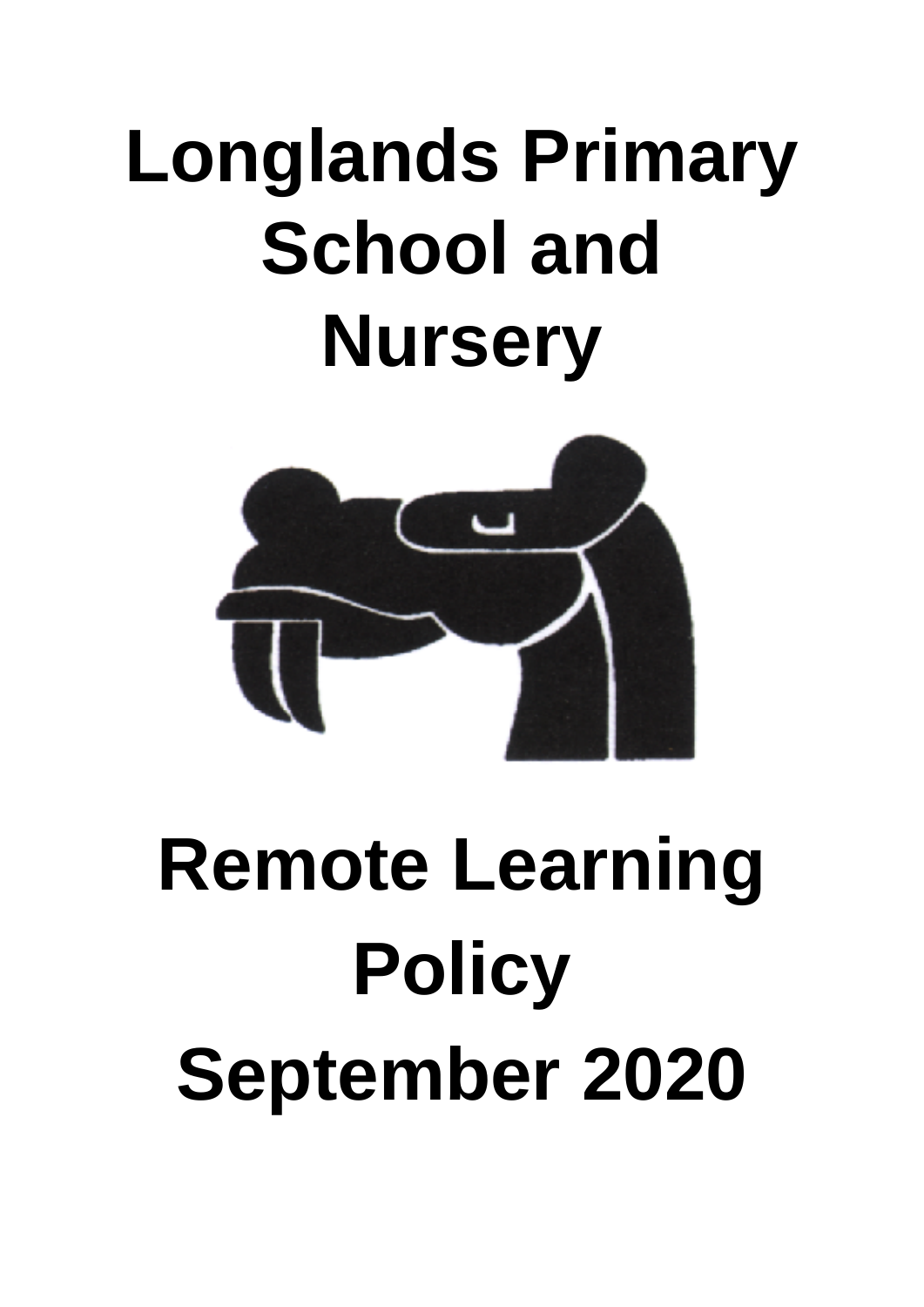# **Purpose**

In line with government guidance, Longlands Primary School will provide Remote Learning for pupils that are not able to attend school as a results of either local or national lockdown due to Covid-19. In the following points, an outline of the provision will be made and some guidance given on the role of pupils, teachers and parents.

# **Aims**

This Remote Learning policy for staff aims to:

- Ensure consistency in the approach to Remote Learning for pupils who aren't in school
- Set out expectations for all members of the school community with regards to Remote Learning
- Provide appropriate guidelines for data protection
- Ensure pupils unable to attend school remain fully included within the school community.
- Continue to ensure that every child receives the best education the school can provide them
- Ensure that Remote learning is integrated in the curriculum so it is an essential part of the school curriculum, alongside classroom teaching, or in the case of a local lockdown.

# **Context**

At Longlands we recognise that each family is unique and because of this, should approach Remote Learning in way which suits their individual needs.

Where possible, it is beneficial for young people to maintain a regular and familiar routine. Longlands Primary School would recommend that parents/carers endeavour to follow the structure of the school day and time table provided.

Where families do not have access to appropriate digital resources the school will attempt to provide printed worksheets for children to complete

We would encourage parents to support their children's work, including finding an appropriate place to work and, to the best of their ability, support pupils with work encouraging them to work with good levels of concentration.

Every effort will be made by staff to ensure that work is set promptly on appropriate platforms but school cannot guarantee that the chosen platforms will work on all devices.

Should accessing work be an issue, parents should contact school promptly and alternative solutions may be available. These will be discussed on case-to-case basis.

#### **Roles and Responsibilities**

#### **Teachers**

When providing Remote Learning, teachers must be available between 9am and 3pm.

If they're unable to work for any reason during this time, for example due to sickness or caring for a dependent, they should report this using the normal absence procedure.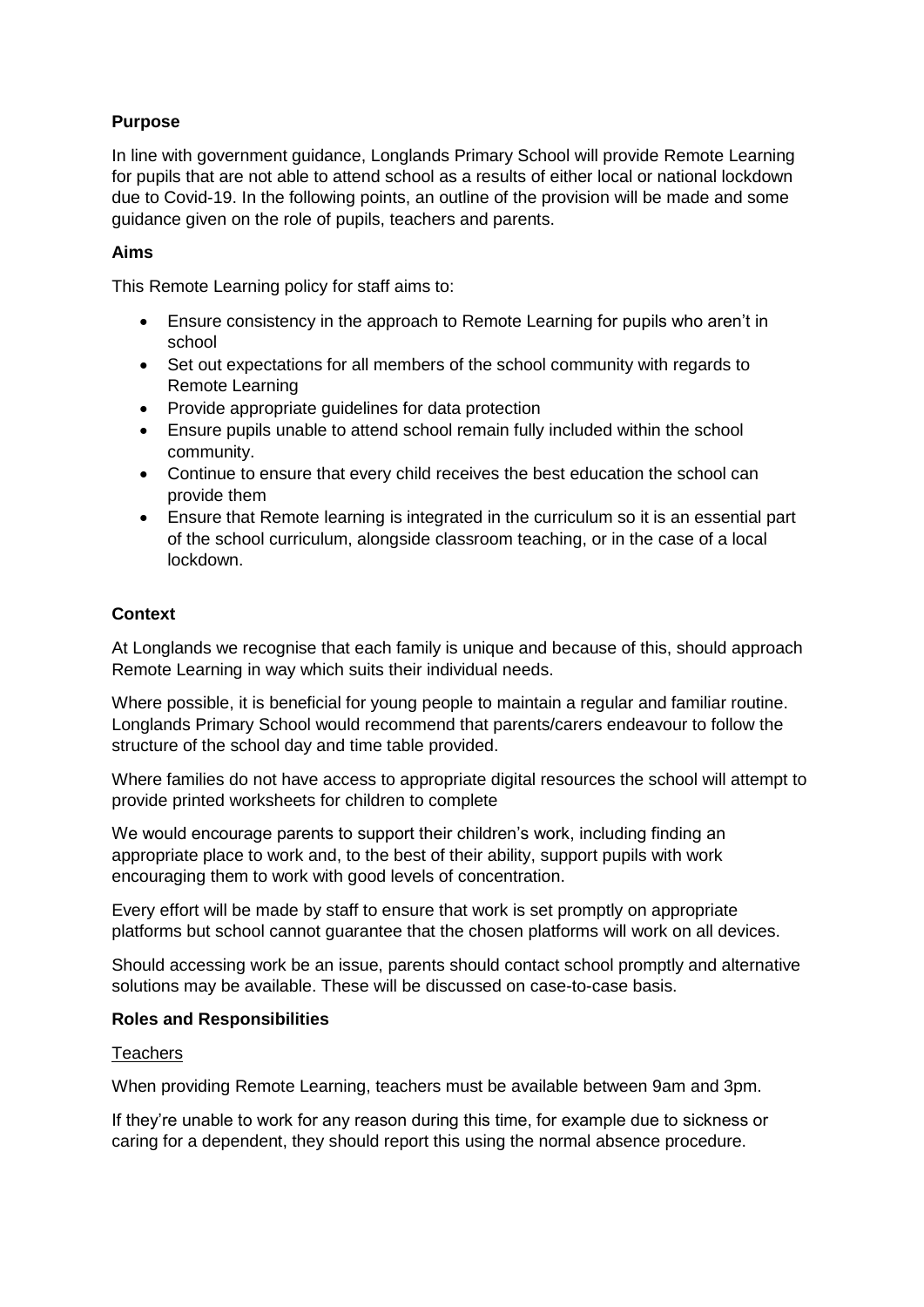#### Setting Work

Teachers will outline the work daily and in advance, via our chosen learning platforms, Purple Mash or Tapestry for EYFS pupils. They will also provide a timetable of learning that needs to be covered each day. Work will be available on the learning platforms no later than 8.30am on the day it needs to be completed

Teachers will provide learning for their current class. The amount of work they will provide is daily Maths and English lessons plus lessons for foundation subjects each week. Daily phonics lessons will be planned for KS1 and SPAG lessons for KS2. Children will also be expected to read daily.

Teachers will use a range of sources to set appropriate work linked to their year group curriculum, such as resources provide by the Oak National Academy, Mathletics and BBC Bitesize, as well as other resources identified by school curriculum leaders.

Teachers may need to create short videos of themselves, to support the teaching of a new concept or to address any misconceptions that may arise during a teaching sequence, these will be uploaded onto Purple Mash or Tapestry.

Teachers will also need to create learning packs for pupils who do not have internet access. The packs will be printed by staff who are on site, ready for parents to collect or for staff to deliver to homes as appropriate.

Teachers will respond, within reason, promptly to requests for support from families at home. This should be done via email or by adding further video guidance for families. Staff and parents should communicate via the individual year group email addresses:

[EYFS@longlands.herts.sch.uk](mailto:EYFS@longlands.herts.sch.uk) [Year1@longlands.herts.sch.uk](mailto:Year1@longlands.herts.sch.uk) [Year2@longlands.herts.sch.uk](mailto:Year2@longlands.herts.sch.uk) [Year3@longlands.herts.sch.uk](mailto:Year3@longlands.herts.sch.uk) [Year4@longlands.herts.sch.uk](mailto:Year4@longlands.herts.sch.uk) [Year5@longlands.herts.sch.uk](mailto:Year5@longlands.herts.sch.uk) [Year6@longlands.herts.sch.uk](mailto:Year6@longlands.herts.sch.uk) Providing Feedback

Teachers will access completed work from pupils via Purple Mash or Tapestry as appropriate and provide pupils with daily written feedback.

Teachers should arrange a weekly Zoom call with each child in the class to discuss feedbacks, address misconceptions and set targets for learning.

When attending virtual meetings teachers should adhere to the school dress code, avoid areas with background noise, and ensure that there is nothing inappropriate in the background.

Teachers should check their class email each day and respond to any questions or concerns that parents may have, although emails should not be answered outside normal working hours.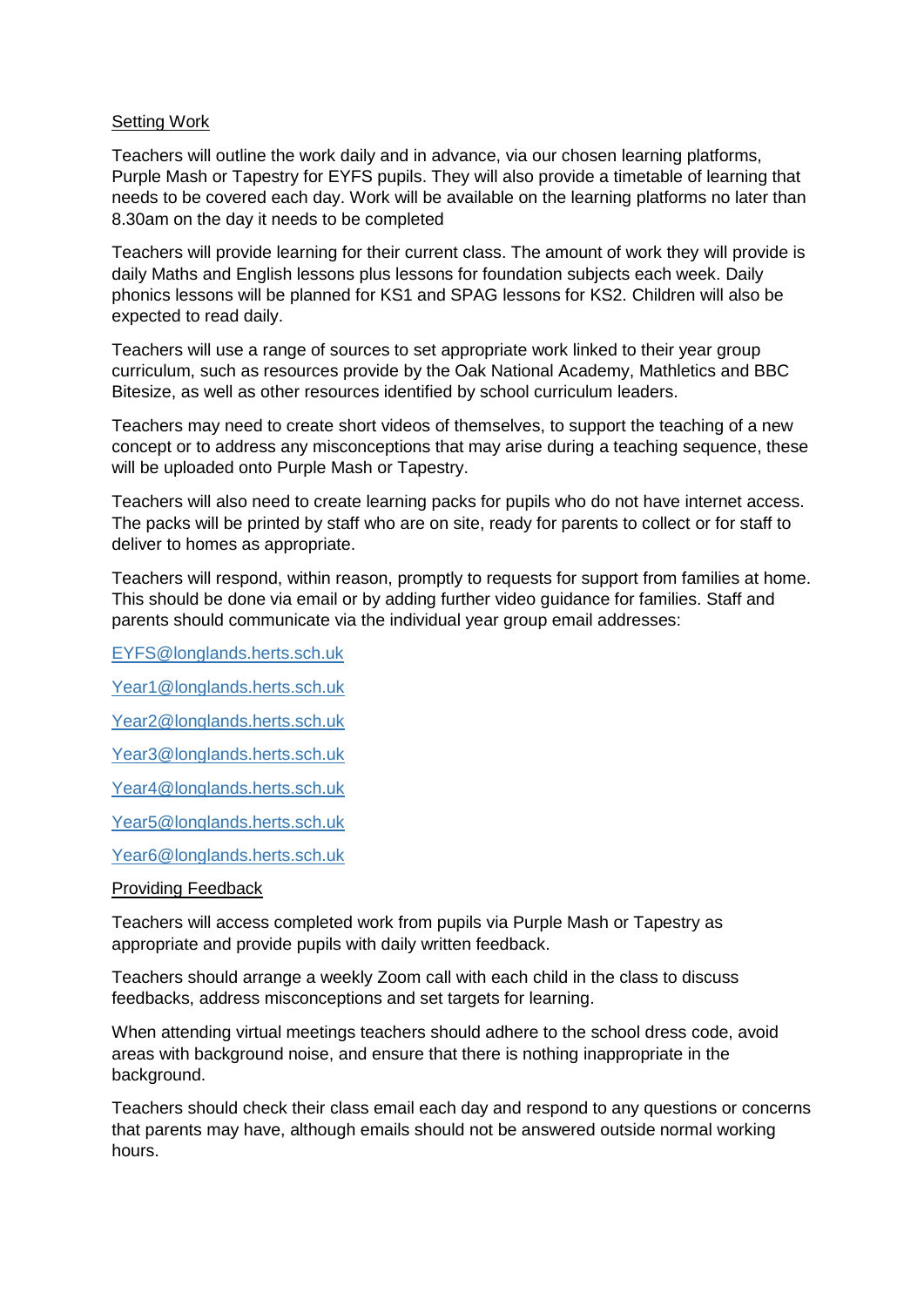Any complaints or concerns shared by parents and pupils, including any safeguarding concerns, should be referred immediately to the headteacher or a member of the SLT

Any behavioural issues, such as failing to complete work, should be referred immediately to the headteacher or a member of the SLT who will address the issue.

## **Teaching Assistants**

When assisting with Remote Learning, Teaching Assistants must be available between 9am and 3pm.

If they're unable to work for any reason during this time, for example due to sickness or caring for a dependent, they should report this using the normal absence procedure. When assisting with Remote Learning, teaching assistants are responsible for:

Teaching Assistants will complete daily work as directed by the classteacher or SENCO.

Virtual support activities may include SALT support, interventions with individual or groups of pupils, providing a phonics session or in EYFS/KS1 reading a story – please note that this is not an exhaustive list.

When attending virtual meetings Teaching Assistant should adhere to the school dress code, avoid areas with background noise, and ensure that there is nothing inappropriate in the background.

# **Pupils and parents**

Staff can expect pupils learning remotely to:

- Be contactable during the school day
- Complete work to the deadline set by teachers
- Seek help if they need it, from teachers or teaching assistants
- Alert teachers if they're not able to complete work
- Make the school aware if their child is sick or otherwise can't complete work
- Seek help from the school if they need it e.g. ask for resources of for an explanation of an activity
- Be respectful when making any complaints or concerns known to staff

# **Subject Leads/SENCO**

Alongside their teaching responsibilities, subject leads are responsible for:

- Considering whether any aspects of the subject curriculum need to change to accommodate Remote Learning
- Working with teachers teaching their subject remotely to make sure all work set is appropriate and consistent
- Working with other subject leads and senior leaders to make sure work set remotely across all subjects is appropriate and consistent, and deadlines are being set an appropriate distance away from each other
- Monitoring the Remote Learning set by teachers in their subject explain how they'll do this, such as through regular meetings with teachers or by reviewing work set
- Alerting teachers to resources they can use to teach their subject remotely
- The SENCO will assume responsibility for co-ordinating Remote Learning for children with EHCPs/complex needs across the school.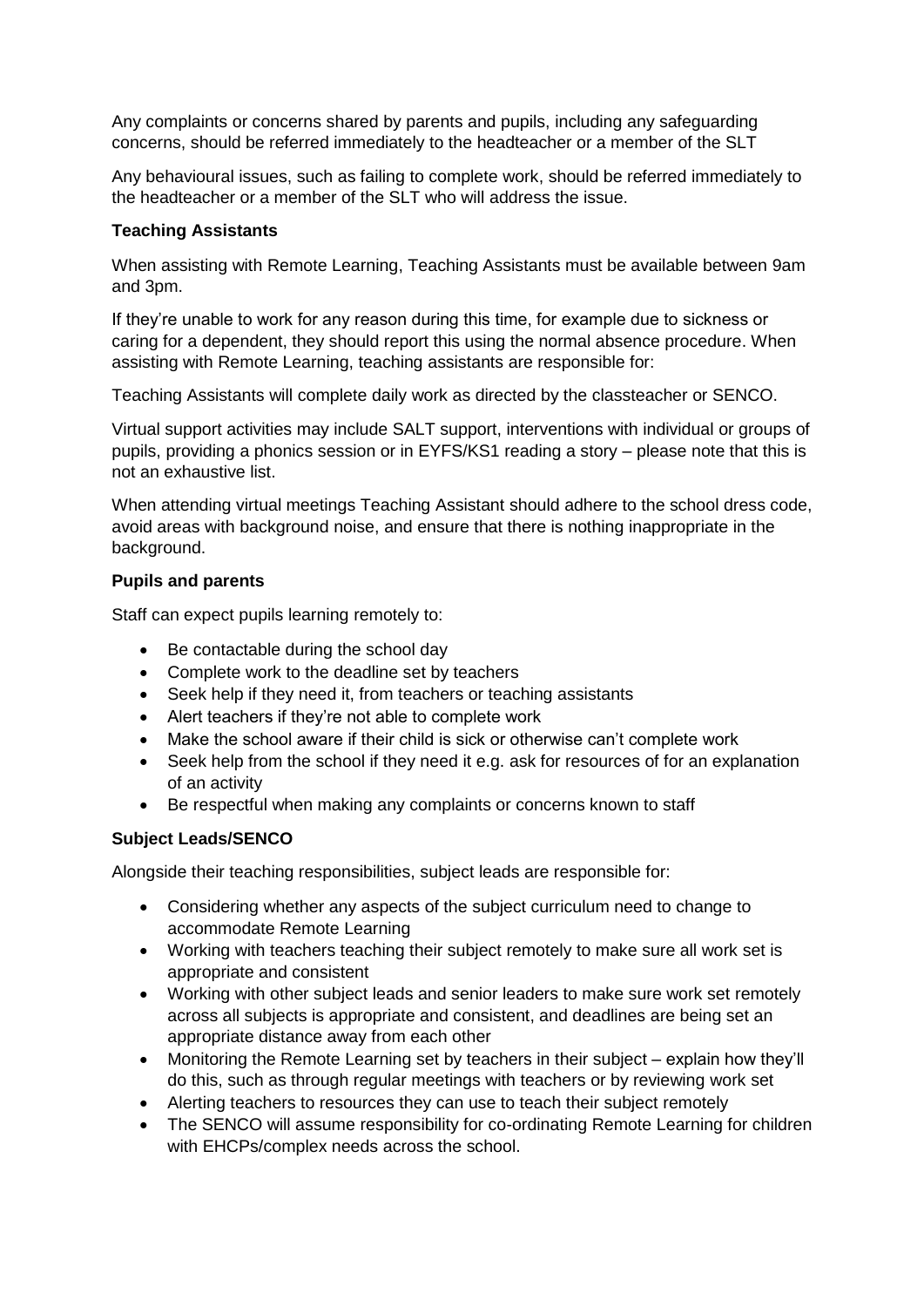# **Senior Leaders**

Alongside any teaching responsibilities, senior leaders are responsible for:

- Co-ordinating the Remote Learning approach across the school if you've assigned one member of staff to lead on this, highlight them here
- Monitoring the effectiveness of Remote Learning explain how they'll do this, such as through regular meetings with teachers and subject leaders, reviewing work set or reaching out for feedback from pupils and parents
- Monitoring the security of Remote Learning systems, including data protection and safeguarding considerations

#### **Designated Safeguarding Lead**

The DSL is responsible for: Safeguarding concerns, including those related to Remote Learning Please refer to Child Protection and Safeguarding Policy.

#### **IT Support**

Longlands Primary School procures IT support through SITTS. School staff may need to liaise with SITTS to:

- Fix issues with systems used to set and collect work
- Help staff and parents with any technical issues they're experiencing
- Review the security of Remote Learning systems and flagging any data protection breaches to the data protection officer
- Assist pupils and parents with accessing the internet or devices

#### **Governing Body**

The Governing Body is responsible for:

- Monitoring the school's approach to providing Remote Learning to ensure education remains as high quality as possible
- Ensuring that staff are certain that Remote Learning systems are appropriately secure, for both data protection and safeguarding reasons

#### **Who to Contact**

If staff have any questions or concerns about Remote Learning, they should contact the following individuals:

- Issues in setting work talk to the relevant subject lead or SENCO
- $\bullet$  Issues with behaviour talk to the headteacher
- $\bullet$  Issues with IT liaise with SITTS
- Issues with their own workload or wellbeing talk to the headteacher
- Concerns about data protection talk to the data protection officer
- Concerns about safeguarding talk to the DSL or Deputy DSL

#### **Data Protection**

#### Accessing personal data